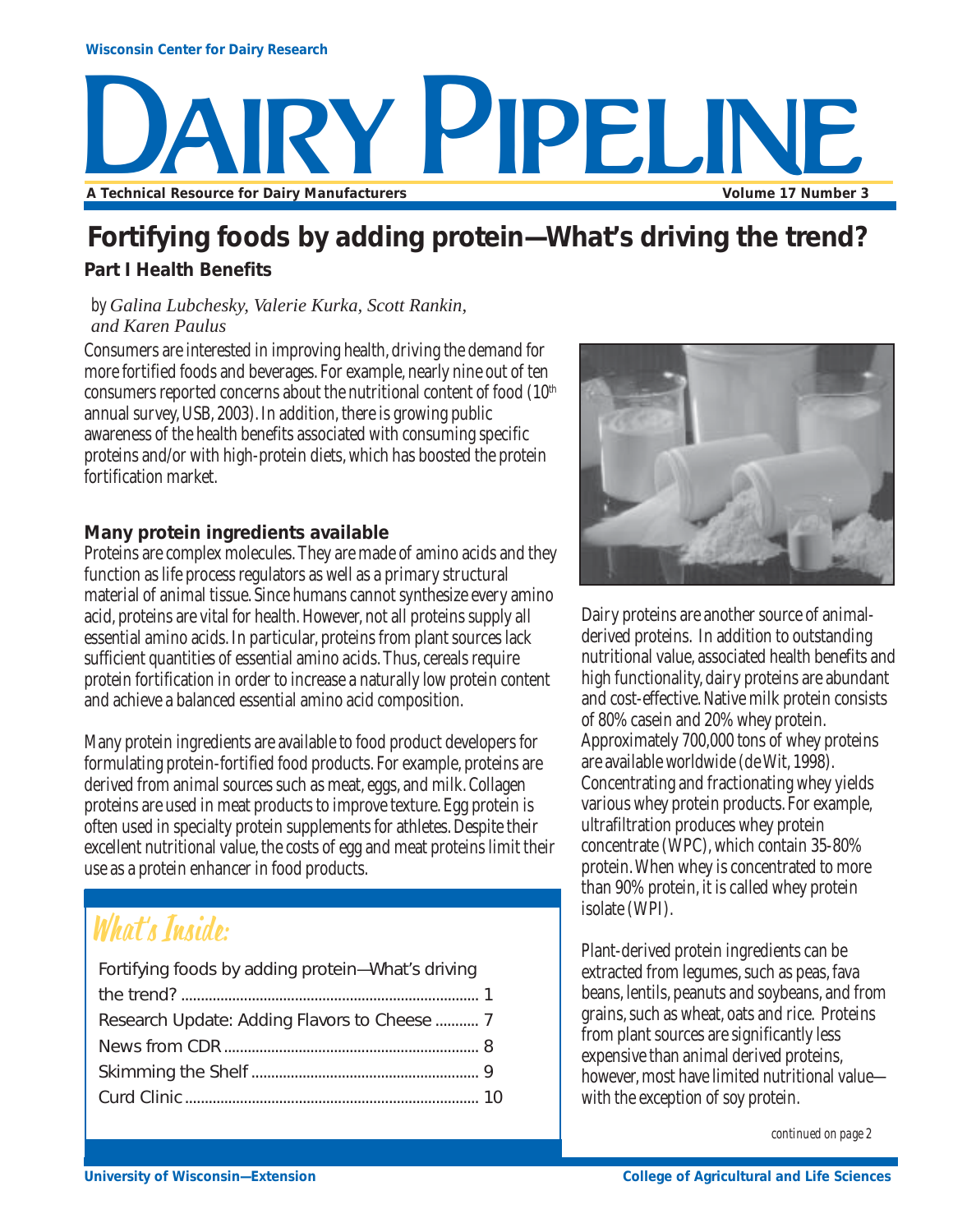

"...emerging evidence suggests that soy and whey proteins may have beneficial effects for other health concerns, including cancer, kidney disease, osteoporosis, cognitive function, obesity, and possibly lowering the potential for insulin resistance in diabetics. "

Soy protein is available in many forms. One is soy flour, which contains 40-54% protein but it has a beany flavor that limits its application to strongly flavored or baked products. Extracting the soluble carbohydrates from soy flour yields soy protein concentrate (SPC) with 65-72% of protein. SPC has low solubility, but high water-holding capacity that allows using it in all-vegetable meat analogs. Soy protein isolate (SPI), the most concentrated commercially available form of soy protein, contains 90-92% protein. SPI's bland flavor makes it suitable for mildly flavored foods.

Both soy and whey proteins are used as functional and nutritional food ingredients in every food category available to consumers. Their availability, low-cost, health enhancing potential, and functional properties make them the most accepted commercially available proteins. Because of this, whey and soy proteins are the main examples used in this article to explore the nutritional, functional and economical aspects of ingredients used in protein fortification.

#### **Nutritional attributes**

A reduced risk for heart disease is the most recognized benefit offered by soy and whey proteins. However, emerging evidence suggests that soy and whey proteins may have beneficial effects for other health concerns, including cancer, kidney disease, osteoporosis, cognitive function, obesity, and possibly lowering the potential for insulin resistance in diabetics. In addition, soy and whey proteins play an important role in infant formula and in sports nutrition.

#### **Cardiovascular disease**

More than 25% of the U. S. population suffers from some form of cardiovascular disease (CVD). If you are one of them then you know that the two major risk factors contributing to CVD are hypertension and dyslipidemias. Dyslipidemias are disorders of lipoprotein metabolism, including lipoprotein overproduction or deficiency. Elevated serum total cholesterol, low-density lipoprotein (LDL) cholesterol and triglyceride concentrations, and a decrease in the high-density lipoprotein (HDL) cholesterol concentration are signs of dyslipidemia.

Including soy protein in your diet can significantly decrease blood cholesterol and low-density-lipoprotein (LDL) cholesterol concentration. In 1999, the Food and Drug Administration approved a soy protein health claim based on the relationship of soy protein and reduced risks of heart disease (DHHS, 1999).

Bioactive whey peptides can reduce both CVD risk factors. For example, whey peptides can inhibit the activity of angiotensin-Iconverting enzyme (ACE) *in vitro* and *in vivo* studies. (Huth, P.,

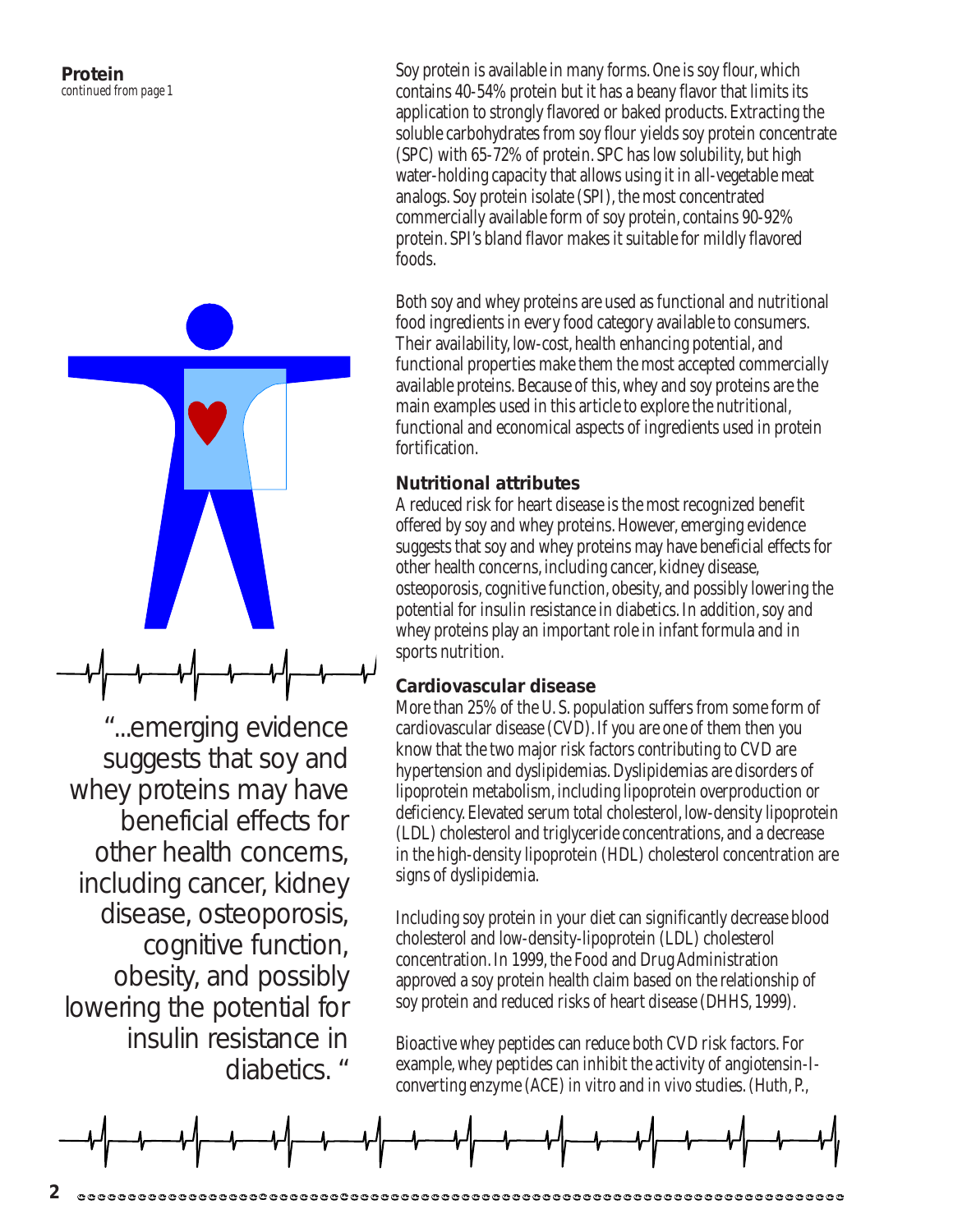Miller, G., Brown, P., 2003). Also, some bioactive whey peptides demonstrate opioid-like activity that has shown potential as a blood pressure regulator (Antila, et al. 1991). In addition, bioactive whey peptides have anti-clotting and cholesterolreducing activity. Both whey and soy proteins have shown antioxidant activity that improves overall cardiovascular health.

#### **Cancer**

Diets that include soy and whey proteins have been associated with a reduced risk for certain cancers, especially breast and prostate cancers. Acid and protease inhibitors found in soy may contribute to the anticarcinogenic effects. (Messina and Messina, 1991). Soy isoflavones, genistein and daidzein, have also been associated with reduced risk of certain types of cancer. In men, soy isoflavones are believed to help prevent prostate cancer. Genistein has been shown to reduce prostate-specific antigen (PSA) levels in men with untreated cancer, which is important since PSA levels are elevated when the prostate gland is enlarged due to cancer. In addition, a study from the University of Missouri-Columbia suggests that soy protein may help reduce colon cancer in mice (Guo et al., 2004).

A number of animal and clinical studies investigating the effects of whey protein concentrate on cancer prevention and treatment showed significant inhibition of cancer cell growth. In 1995 study, McIntosh found that whey protein offered "considerable protection to the host" over that of other proteins, including soy. Whey protein anticarcinogenic activity has been attributed to production of the antioxidant, glutathione (GSH). Recent *in vitro* studies show that levels of glutathione rise over 60% when human prostate cells are treated with whey protein concentrate (Bomser, 2003). Glutathione provides protection against cancercausing free radicals. On the other hand, whey protein concentrate selectively depletes glutathione in cancerous cells, which enhances the effect of chemotherapy and radiation.

#### **Calorie control**

Obesity is a major public health concern in the United States. Growing numbers of consumers are modifying their diets by switching to high-protein diets. Evidence suggests that restricting carbohydrate levels and increasing levels of protein may help people lose weight. However, dietitians still have concerns about high-protein diets. Long-term high consumption of animal fat may increase heart disease risk due to the high intake of saturated fat. High-protein intake also has been associated with urinary calcium loss. But the solution might be as simple as whey and soy protein fortification of food products since whey protein has an excellent capacity for carrying calcium, potentially improving the bioavailability of calcium. Soy protein, as a vegetable protein, does not cause

calcium loss. High protein diets that include more in branched chain amino acids (BCAA) have been especially effective for controlling weight. Whey protein is an exceptionally rich source of the BCAA, leucine, isoleucine and valine. In addition, whey protein contains the bioactive peptide, glycomacropeptide (GMP), which stimulates the release of appetite-suppressing hormones (Hall et al., 2003).

#### **Functional Aspects**

Even though scientific evidence for the nutritional benefits of soy and whey proteins mounts every day, another consideration for fortifying with protein is their influence on functional characteristics. Virtually any property of a food product can be altered by adding an appropriate protein ingredient. The challenge is to choose the right ingredient out of the wide range of available protein products.

As mentioned earlier, proteins are complex macromolecules composed of one or more amino acid polypeptide chains. Protein functional properties are the result of both intrinsic factors such as protein size, structure, amino-acid composition and sequence, flexibility, net charge, and hydrophobicity and extrinsic factors including pH, ionic strength, temperature, and protein concentration (Hettiacachchy and Kalapathy, 1998).

*continued on page 4*

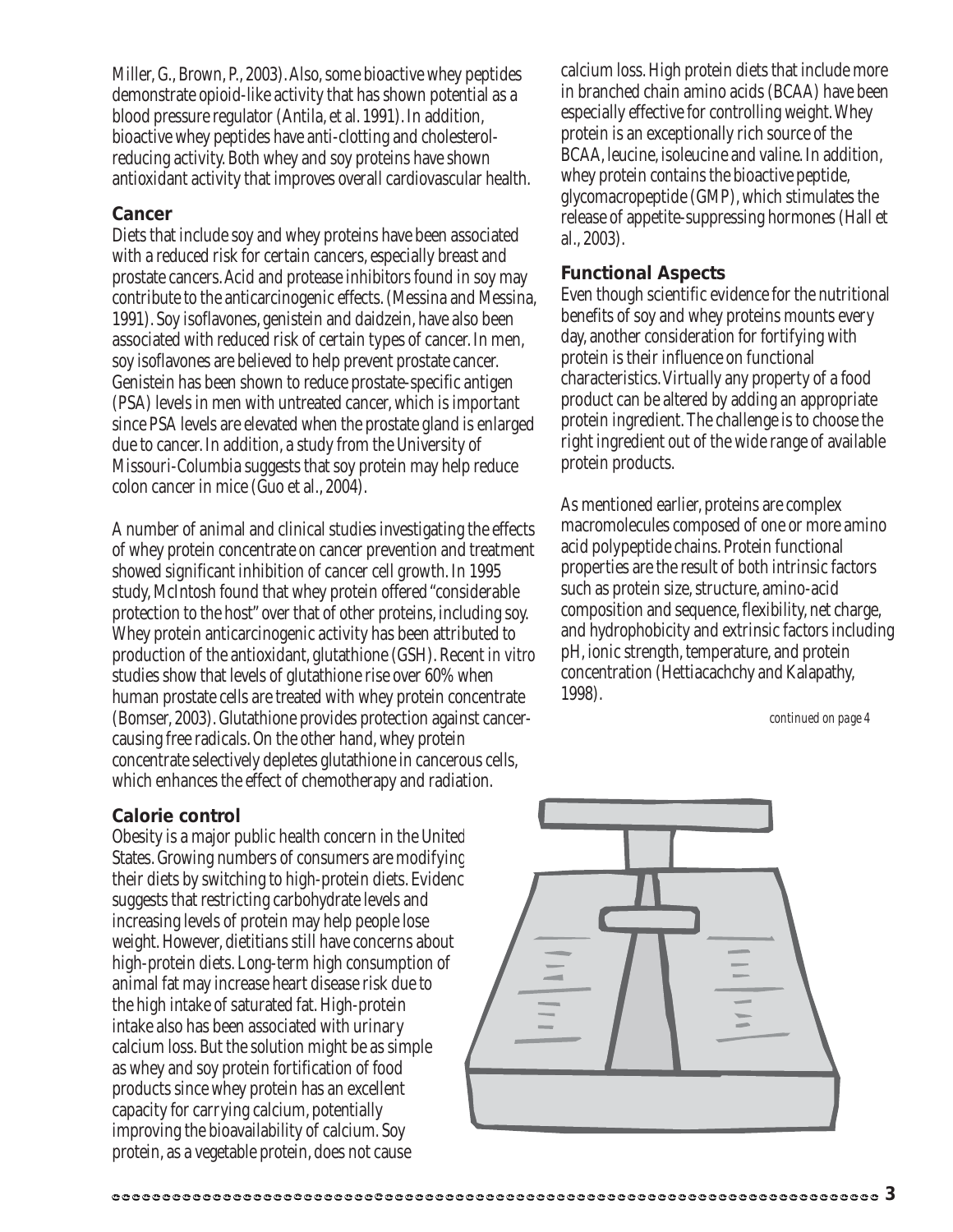#### *continued from page 3*

The functional behavior of proteins in food products is complicated since they influence functionality by interacting with other components within the food system. In addition, protein functionality is affected by processing factors such as heating, freezing, homogenization and storage conditions (deWit, 1998).

Functional properties can be classified into three main groups: hydration properties, properties related to protein-protein interactions, and surface properties (Cheftal, Cuq and Lorient, 1985). Hydration properties include solubility, water absorption and retention, adhesion, dispersability, and viscosity. Precipitation, gelation, and the formation of dough and fibers are properties related to protein-protein interaction. The third group includes surface tension, emulsification, and foaming. However, many of these properties depend on more than one interaction. For instance, gelation, viscosity and solubility involve both protein-protein and protein-water interactions.

Functional properties can be classified into three main groups: hydration properties, properties related to protein-protein interactions, and surface properties (Cheftal, Cuq and Lorient, 1985). Hydration properties include solubility, water absorption and retention, adhesion, dispersability, and viscosity. Precipitation, gelation, and the formation of dough and fibers are properties related to protein-protein interaction. The third group includes surface



tension, emulsification, and foaming. However, many of these properties depend on more than one interaction. For instance, gelation, viscosity and solubility involve both protein-protein and protein-water interactions.

#### **Emulsification**

Hydrophobic and hydrophilic groups within the same polymer chain of proteins promote the formation of stable emulsions by influencing the association between water and oil. Most proteins can act at oil-water interfaces to form and stabilize emulsions. In an oil in water emulsion partially unfolded protein coats the lipid droplet, decreasing interfacial tension between water and oil and forming a physical barrier as well as an energy barrier to particle association and phase separation (Hettiacachchy and Kalapathy, 1998).

Protein ingredients are used in a variety of food applications for their emulsification properties. Common applications include salad dressings, soups, cakes, infant food formulations, vegetarian sausages, and processed meat products. Protein ingredients facilitate interaction between various components of food, resulting in products with little creaming, coalescence or oiling off and with enhanced moistness and mouthfeel.

### **Whipping/foaming**

The process of foaming is similar to emulsification. During foaming, protein is rapidly diffused to the air-water interface. The protein partially unfolds with hydrophobic groups facing the air and hydrophilic amino acids remaining in the water. As a result, the surface tension between air and water is reduced, air bubbles are encapsulated and foam is stabilized.

> The foaming properties of protein ingredients depend on the concentration and state of the protein and its solubility, ionic strength, pH, heat treatment and presence of other surfactants.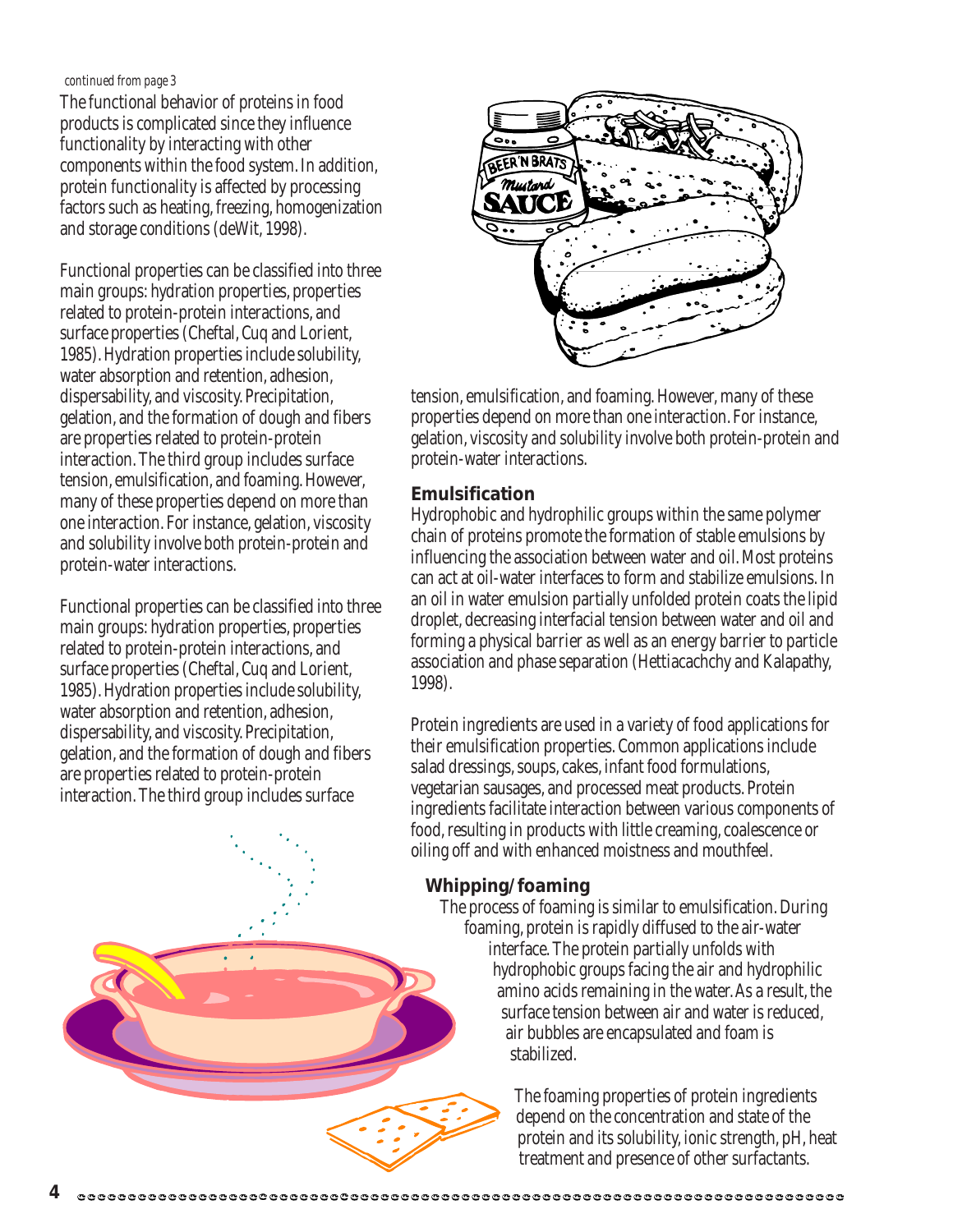When properly processed and applied, protein ingredients are instrumental in forming and stabilizing foams in many food applications such as frozen desserts, mousses, meringues and whipped toppings.

#### **Gelation**

Under the appropriate conditions, protein molecules unfold, entrap water, and aggregate into an extended three-dimensional network, forming a gel. Moisture, fats, and solids are held by the gelation process, providing strong textural support to food products. A substantial amount of water is held by the gel matrix, which increases the water holding capacity and prevents moisture loss.

Appropriate supplementation with high-gelling protein ingredients can produce food products with enhanced sensory, hydration, textural and rheological properties as well as significant cost reduction. Both soy protein isolates and whey protein concentrates at 80% protein concentration are commonly used for gelation applications.

#### **Water-binding**

Water-binding is closely related to many functional properties of protein ingredients, including gelation, viscosity, swelling and solubility. Although water binding is a major determinate of texture of food products, it also affects other sensory attributes of food products.

During denaturation, protein molecules unfold exposing hydrophilic groups that are able to bind more water. Therefore, factors affecting denaturation of protein molecules and amino acid composition are critical factors in the water-holding capacity of a protein ingredient.

#### **Viscosity**

Viscosity describes the degree to which fluid resists flow. In practical terms, think of it as the variation in the flow of fluids, like the difference between water and molasses as you pour them out of a container. Protein ingredients can be customized to provide different degrees of viscosity to the finished food product. Therefore, protein ingredients can substitute for starches in food formulations potentially providing a cost savings, an improved ingredient statement and a healthier product.

Factors that affect protein based viscosity include pH, temperature, concentration, ionic strength, and gelation properties. Controlling specific processing parameters such as heat, enzyme modification, homogenization and pH, can produce protein ingredients with the desired viscosity. Generally, the process involves controlled denaturation of the protein molecules. *continued on next page*

#### **Gelation**

Definition by Ziegler and Foegeding: A gel is a continuous network of macroscopic dimensions immersed in a liquid medium exhibiting no steady-state flow.

#### **Stages in heat induced gelation**

- Protein unfolding
- Water binding
- Protein-protein interactions
- Water immobilization



"...protein ingredients are instrumental in forming and stabilizing foams in many food applications such as frozen desserts, mousses, meringues and whipped toppings."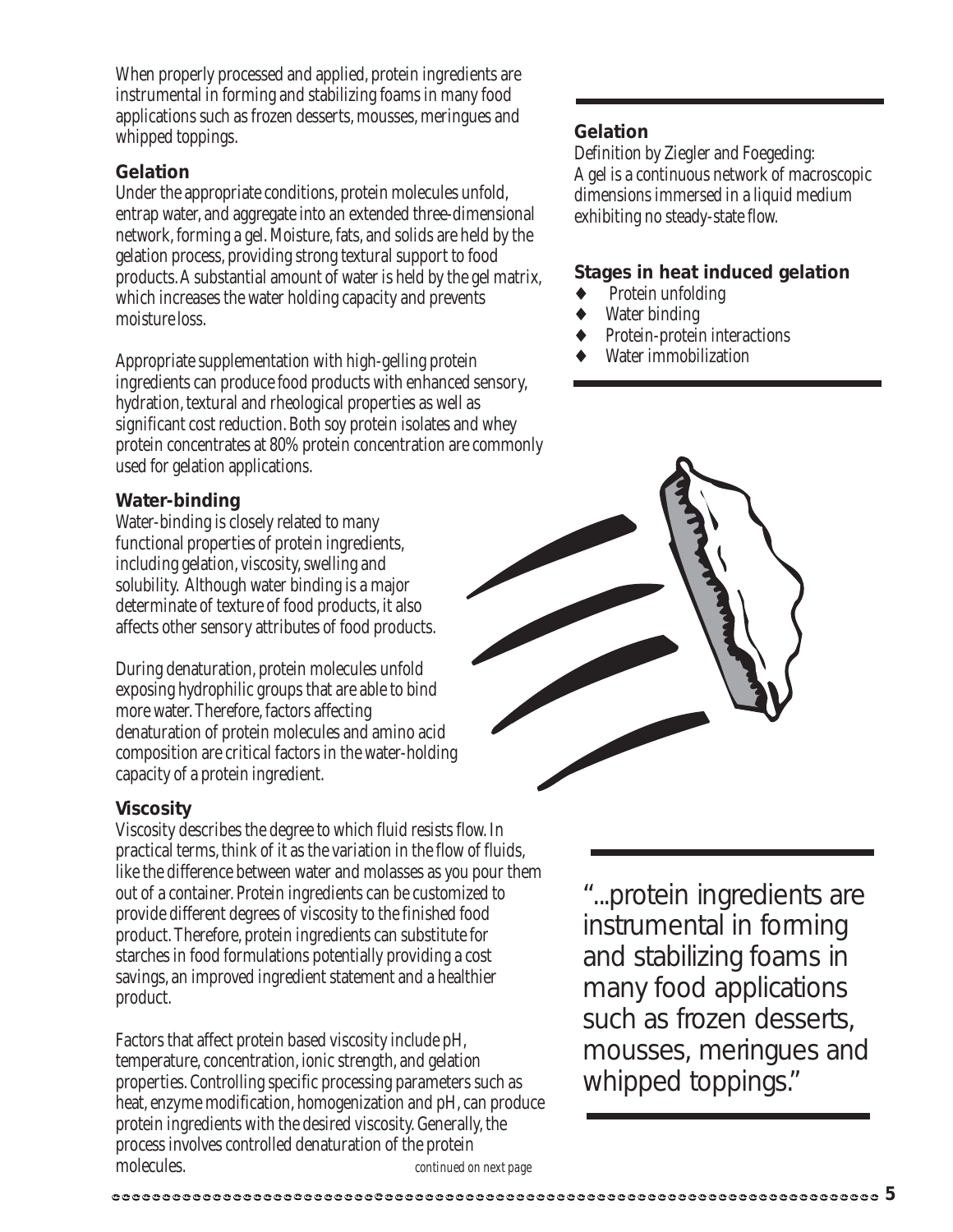*continued from page 5*

### **Solubility**

Protein solubility in a solution defines many other functional properties of protein ingredients. The solubility characteristics depend on protein structure and amino-acid composition as well as on environmental factors such as pH, temperature and ionic strength. Adding salt initially increases protein solubility (salting-in) via electrostatic interactions between a charged protein molecule and its environment. However, when salt reaches maximum level, solubility decreases (salting-out). Whey proteins differ from other proteins because they are soluble over a wide pH range. Hence, whey protein ingredients can be successfully used in food products with extreme pH levels, such as acidic beverages. Heat-induced denaturation, however, decreases solubility due to the aggregation of molecules. This loss of solubility can be partly restored by partial hydrolysis. Similarly, limited enzymatic hydrolysis is used to improve the solubility properties of soy protein, rendering soy products soluble over a wide pH range. Generally, protein solubility is a desirable function in many food applications.

Continued in the next issue of the Dairy Pipeline, Part 2 Proteins in Food Systems

For more information about whey protein, go to the Dairy Management Inc. website:

http://www.dairyinfo.com/

or follow this link:

http://www.usdec.org/publications/ monographs.cfm

## **References**

Antila P., Paakkari I. et al. 1991. Opioid peptides derived from invitro proteolysis of bovine whey proteins. International Dairy J. 1:215-229.

Cheftal, J, Cuq, J and Lorient. 1985. Amino Acids, Peptides, and Proteins. In: Fennema, Owen, Editor. 1985. Food Chemistry. Second edition. New York, Basel: Marcel Dekker, Inc. p274, 291, 292, 282

De Wit, J.N. 1998. Nutritional and Functional Characteristics of Whey Proteins in Food Products. J. Dairy Sci. 81:597-608

Department of Health and Human Services, Food and Drug Administration, Food Labeling: Health claims; soy protein and coronary heart disease. Federal Register 1999; 64:57700-57733.

Guo J., Li X., et al. 2004. Dietary soy isoflavones and estrone protect ovariectomized and wild-type mice from carcinogeninduced colon cancer. J. Nutr. 134:179-182.

Hall WL, et al., 2003. Casein and whey exert different effects on plasma amino acid profiles, gastrointestinal hormone secretion and appetite. Brit. J. Nutr. 89:239-248.

Hettiarachchy, N. S. and Kalapathy, U. 1998. Functional Properties of Soy Proteins. In Marcel Dekker, Eds Srinivasan Damodaran and Alain Paraf "Food proteins and their applications", 1997, pp 80-95

Huth, P., Miller, G., Brown, P. 2003. Milk – a key to new products; unlocking the physiological benefits of milk proteins. Ingredient Technology. Dairy Foods.

McIntosh, G.H., et. al., 1995. Journal of Nutrition.

Messina, M., and Messina, V. (1991) J. Am, Diet. Assoc. 91, 836.

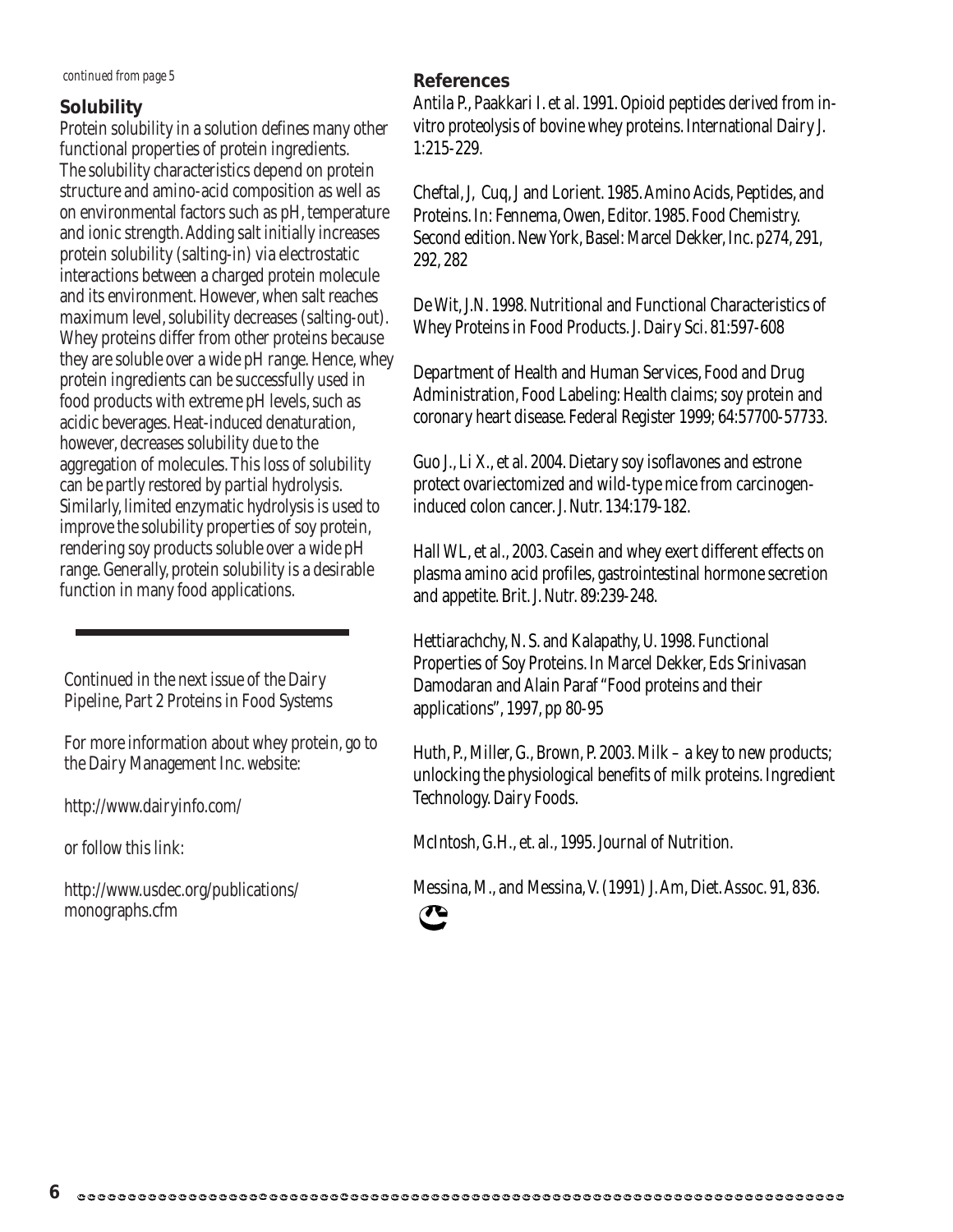# **Research Update: Adding Flavors to Cheese**

What if you were looking for a healthy dairy snack to put in your child's lunch box—your child that won't touch cheese? Perhaps cheese flavored to please children might be the way to go. With this scenario in mind, CDR developed a project, funded by Dairy Management, Inc. (DMI), focusing on incorporating sweeteners and flavors into cheese. Led by John Jaeggi, the Cheese Applications group first worked with string cheese and then made processed cheese with flavors that kids go for, like bubble gum, watermelon and green apple.

The group started by producing a strawberryflavored string cheese. Given the pH range of string cheese, they were concerned about the pH ranges needed to produce a full strawberry flavor. Another concern was the chance that the thermophilic starter culture would ferment the sweeteners, possibly causing late gas formation in the cheese package. Incorporation points as well as the issue of retaining strawberry flavors in the cheese matrix were other variables the researchers considered.

#### **Strawberry string cheese**

To answer these questions, the group ran four strawberry-flavored string cheese trials that used different methodologies to incorporate sweeteners and strawberry flavoring. They were aiming for a cheese that tasted like strawberry yogurt but acted like string cheese. The first trials showed that the string cheese texture was better when standardizing milk to a casein:fat ratio matching regular string cheese. Thermophilic cultures did not seem to produce more gas in the packages than did the mesophilic cultures. Also, the researchers found that adding all ingredients to the stirred curd—at the time of salting and ingredient addition and before the molding step—was the best way to incorporate them into the cheese matrix. They were able to gauge the level of sweetener needed, (sucrose) as well as artificial sweetener (sucralose), to bring out flavor and sweetness in the string cheese. In addition, they were also able to verify that adding an emulsifying salt in addition to sodium chloride helped to incorporate the sweetener and flavor into the string cheese as opposed to adding sodium chloride only.

Although many questions were answered by trials, the researchers learned that the pH range of string cheese  $(-5.10$ -5.30) limited the expression of strawberry flavor. When malic or citric acid was added, more strawberry flavor was noted as well as a nice aroma. However, due to the lower pH, these acids had a detrimental effect on the final string cheese texture; it was pasty and had little or no string. When no acid was added, the texture of the string cheese was good with nice string, but very little strawberry flavor.

### **Looking for interested companies**

The group switched to trials using flavors detectable at pH ranges similar to those of the string cheese. The manufacturing parameters developed for the strawberry flavored cheese were used to made cotton candy, bubble gum, green apple, and banana flavored cheese. Colors were added to the cheese milk to give vibrant colors. Although they had no effect on the cheese manufacturing process, the colors, as expected, had an effect on the color of the whey. Adding color directly to the cheese after mixing might be worth a try. Informal tasters easily identified all the cheese flavors, particularly the cotton candy and the bubble gum. Although this project is finished, Jaeggi's group is willing to work with companies interested in looking at other flavors and cheese manufacturing combinations.



*Processed cheese with flavors that kids go for, like bubble gum, watermelon and green apple.*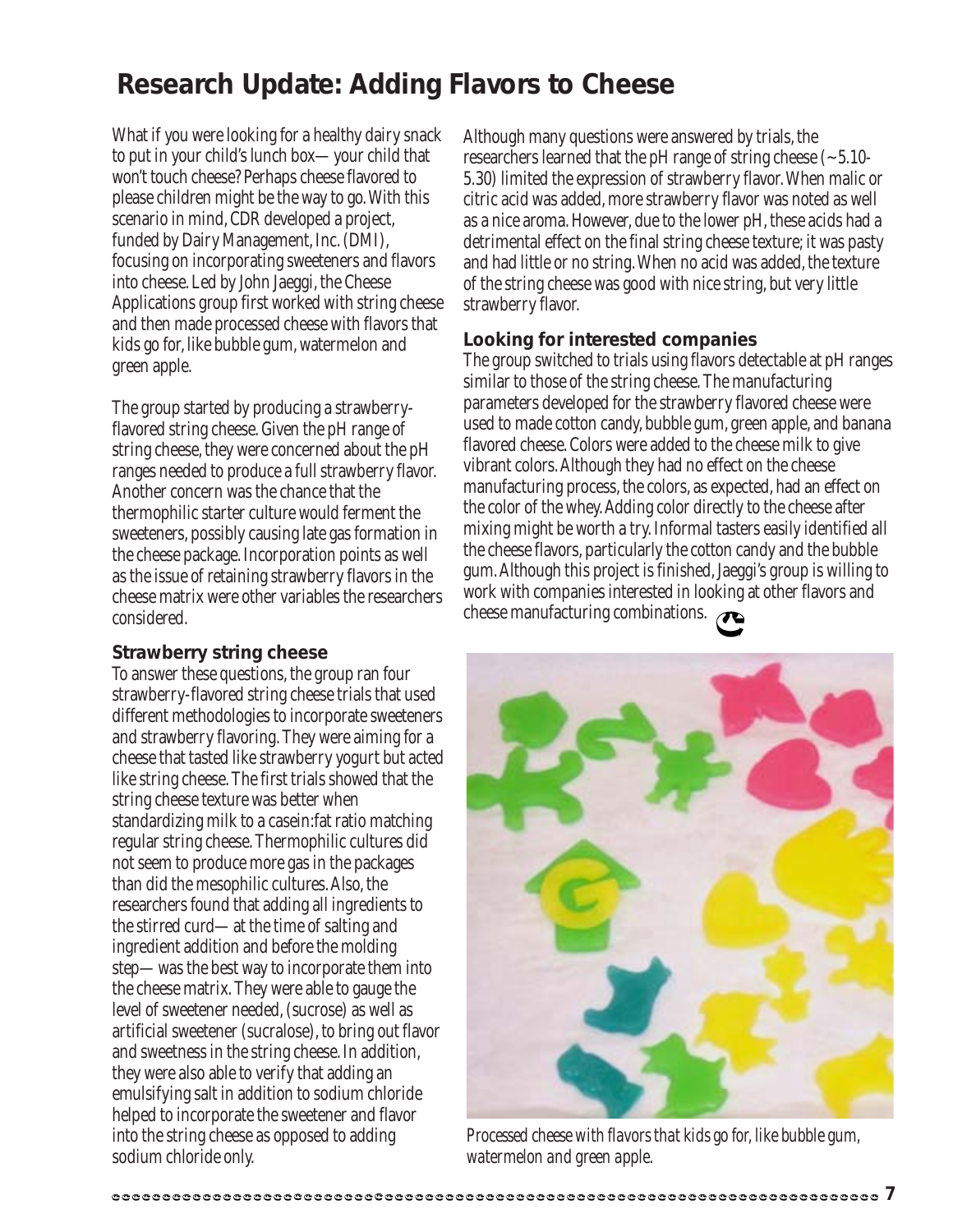# News from CDR

## **Introducing...**

CDR has recently hired three new people and we want you to meet them. Joe Jaeggi is a third generation cheesemaker, originally from Monroe, Wisconsin. However, Joe has been a Michigan resident for the last 14 years, working with his Dad at Jaeggi Hillsdale Country Cheese. The cheese plant was sold to a Hispanic family who plan to make Latino cheeses at the plant. And, luckily for us, Joe returned to Wisconsin. His title is Research Cheesemaker and he will be working in the pilot plant, once again alongside his cousin, John Jaeggi.

Gina Mode spent 9 years running the QA Lab in the Babcock Hall Dairy Plant. Gina now has an office upstairs but she will still be spending some time in the plant. Gina grew up on a dairy farm near Ft. Atkinson but once she earned a degree in Food Science at UW-Madison she stayed in Madison. She is an Assistant Coordinator in the Industry and Cheese Applications program.

Bilal Dosti has also been hired as an Assistant Coordinator in the Industry and Cheese Applications program, but his background is a little different. Bilal grew up in a big city, Ankara, Turkey. After earning a Bachelors degree in Ankara he came to the United States in 1995 to study at Clemson University in South Carolina. (Bilal says his first impression of the U.S. was "Why aren't they speaking English?") Dosti came to Madison to work on his Ph.D. in Molecular Biology under Jim Steele. Although his thesis is still a work in progress, it will summarize his work constructing a derivative of *Lactobacillus casei.*

**Pipeline available in Spanish** By the end of the year a Spanish translation of the Dairy Pipeline will be available on our website. The translations will start with Vol. 17 #2.



*Joe Jaeggi*



*Gina Mode*



*Bilal Dosti*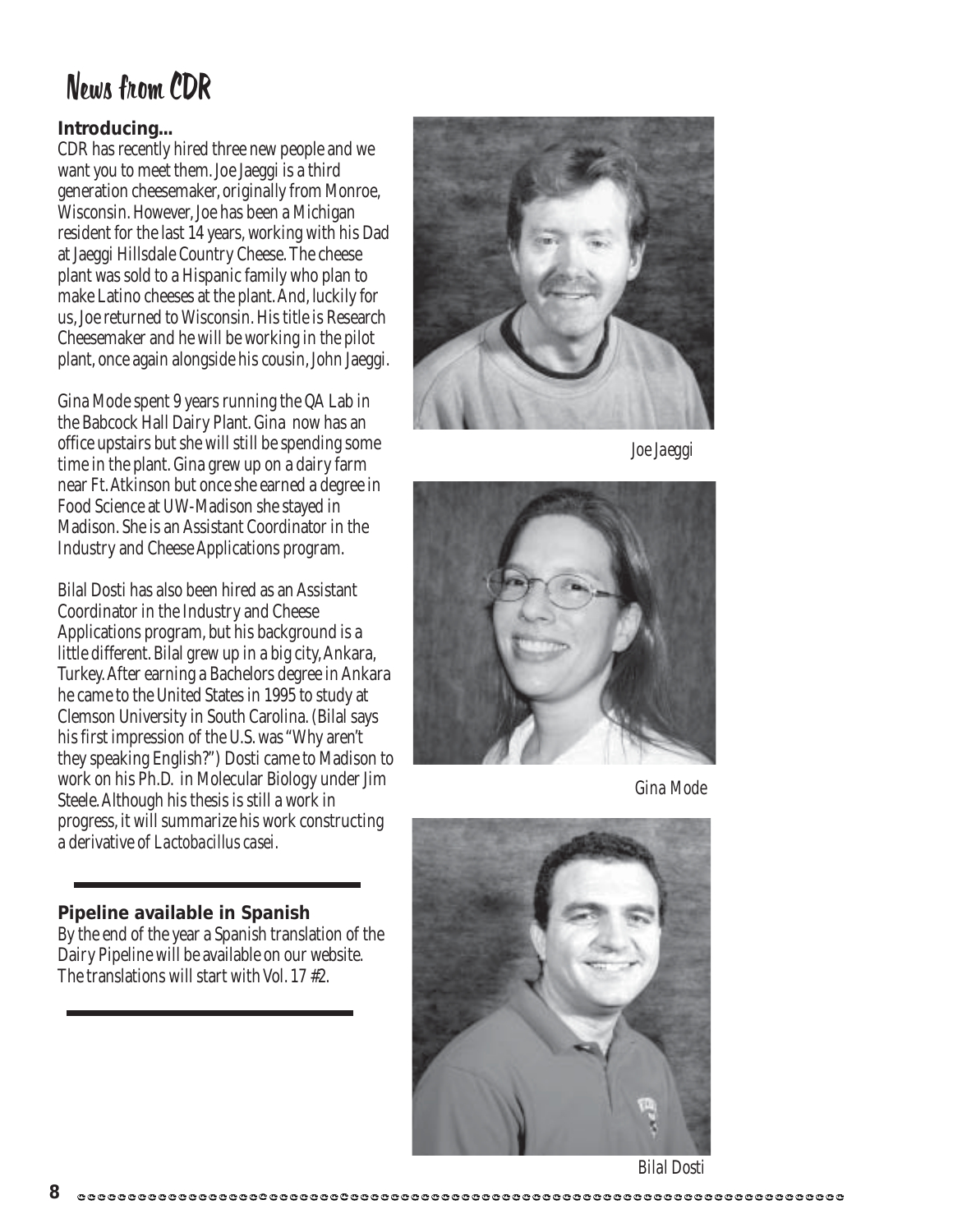

#### **American Farmstead Cheese The Complete Guide to Making and Selling Artisan Cheese**

By Paul Kindstedt with the Vermont Cheese Council Chelsea Green Publishing/White River Junction, Vermont May 2005

Congratulations to Paul Kindstedt and his collaborators for writing an accessible and affordable reference for cheesemakers. This book covers it all, from chemistry to safety to the business of artisan cheesemaking. The photos, flow charts and diagrams are well placed and helpful and references for further reading are provided.

The science behind cheesemaking isn't new to me, and perhaps that is why I enjoyed reading the first several chapters the most. Focusing on the historical development of cheese adds an interesting narrative to the story. And that is what this book does in Chapter One, The Rhyme and Reason of Cheese Diversity: The Old World Origins, which simplifies the hundreds of cheeses by suggesting there are really "20 or so distinct types of cheese." Describing and comparing the origin of the Alpine family of cheeses to soft cheeses is an effective method to get artisans thinking about the big picture of cheesemaking. Cheesemaking in England, cheesemaking in the colonies narrows this focus while bringing us up to date.

# **Cheese on Wheels**

The Dairy Business Innovation Center recently honored both the Edelweiss Creamery and the Darlington Dairy Supply (DDS) for their innovation and pioneering spirit. The awards were presented during the World Dairy Expo, in front of the modular dairy plant built by DDS. Dubbed the COW, or Cheese on Wheels, this dairy plant sits on a 53' trailer. You can use it to bottle milk, maker butter, yogurt, ice cream and—of course—cheese! This nifty little plant has everything, a boiler, chiller, air compressor, vat, brine tank and a even a cooler. You just need to supply water, sewer and electrical connections, and the milk!





*Torry Thuli and Lee North of Darlinton Dairy Supply*

Darlington's unit has attracted interest from South Africa to Alabama, particularly among organic farmers, grazers, and people looking to add value by processing their own products.

For more information check out www.ddsco.com

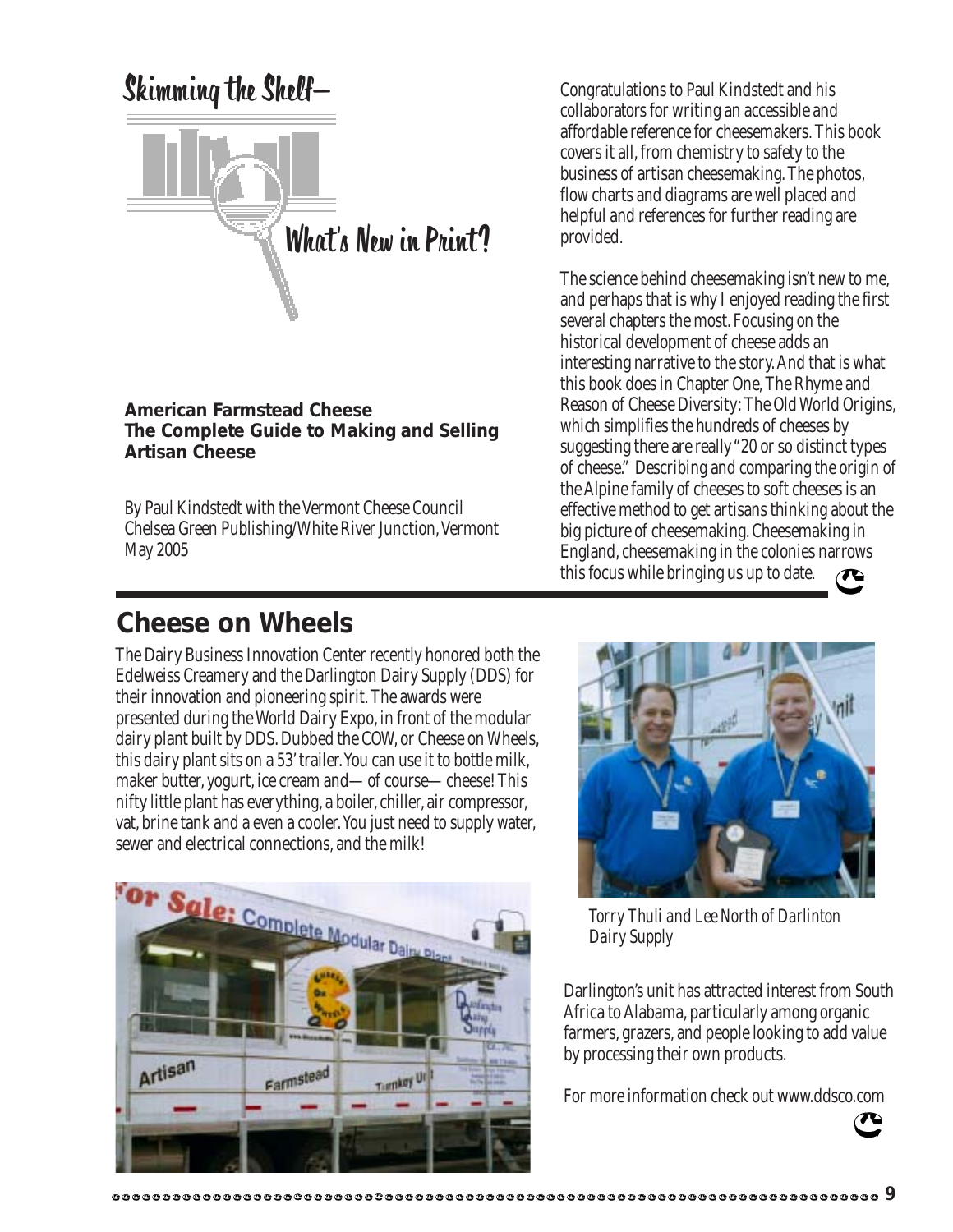# Curd Clinic

Curd clinic doctor for this issue is Carol Chen, CDR researcher

What ever happened to the "pizza cheese" that CDR developed several years back? Q.

A. CDR's non pasta filata mozzarella cheese protocol, developed back in 1997, offered several advantages for pizza makers. Some of the big advantages affected the look of the baked cheese. For example, the cheese we developed has no residual sugar which means it doesn't brown during baking. In addition, the cheese was more opaque and whiter in color, leading some tasters to comment that those pizzas looked like that they had more cheese. Also, pizza's topped with CDR's cheese had 50% fewer blisters and 50% less oiling off, which means the cheese is less likely to have liquid fat pool during pizza baking.

As we worked out our protocol, we produced the CDR cheese in the University of Wisconsin dairy pilot plant. In retrospect, that may have influenced our perspective on the project. For example, wastewater wasn't a big concern for us due to the small size of the experimental pilot plant cheese vats. That is not true for large cheese plants. We also *continued on the next page*



## **Figure 1.**

The data above represent duplicate cheesemaking trials. Our control milk, 0.44 lactose to serum solid ratio, was standardized by skimming to a casein:fat ratio of 1.01. We made the low moisture part skim non-pasta filata mozzarella using a curd rinsing step prior to hooping to control the final pH of the cheese.

For the experimental treatments, milk sugars were removed from the milk prior to cheesemaking to control the final pH of the cheese without a curd rinsing step. In a two-step process consisting of

ultrafilatration then diafilatration, initial lactose levels were reduced to 0.23, 0.19 and 0.15 lactose to serum solids.

We standardized this milk for casein:fat and total milk solids and made cheese without a curd rinsing step. Removing lactose from the milk by UF/DF did not affect the rate of acid production during cheesemaking but did influence the amount of residual sugars in the curd and thus the final pH of the cheese. In fact, for the desired functionality of this LMPS mozzarella cheese lactose removal to 0.19 and 0.15 was too much. The experimental cheeses made from a lactose to serum solids ratio of 0.23 resulted in a cheese with a pH of 5.3 at 1 day and 5.4 at 4 weeks. This cheese pH profile is ideal for maintaining a firm textured cheese that shreds easily.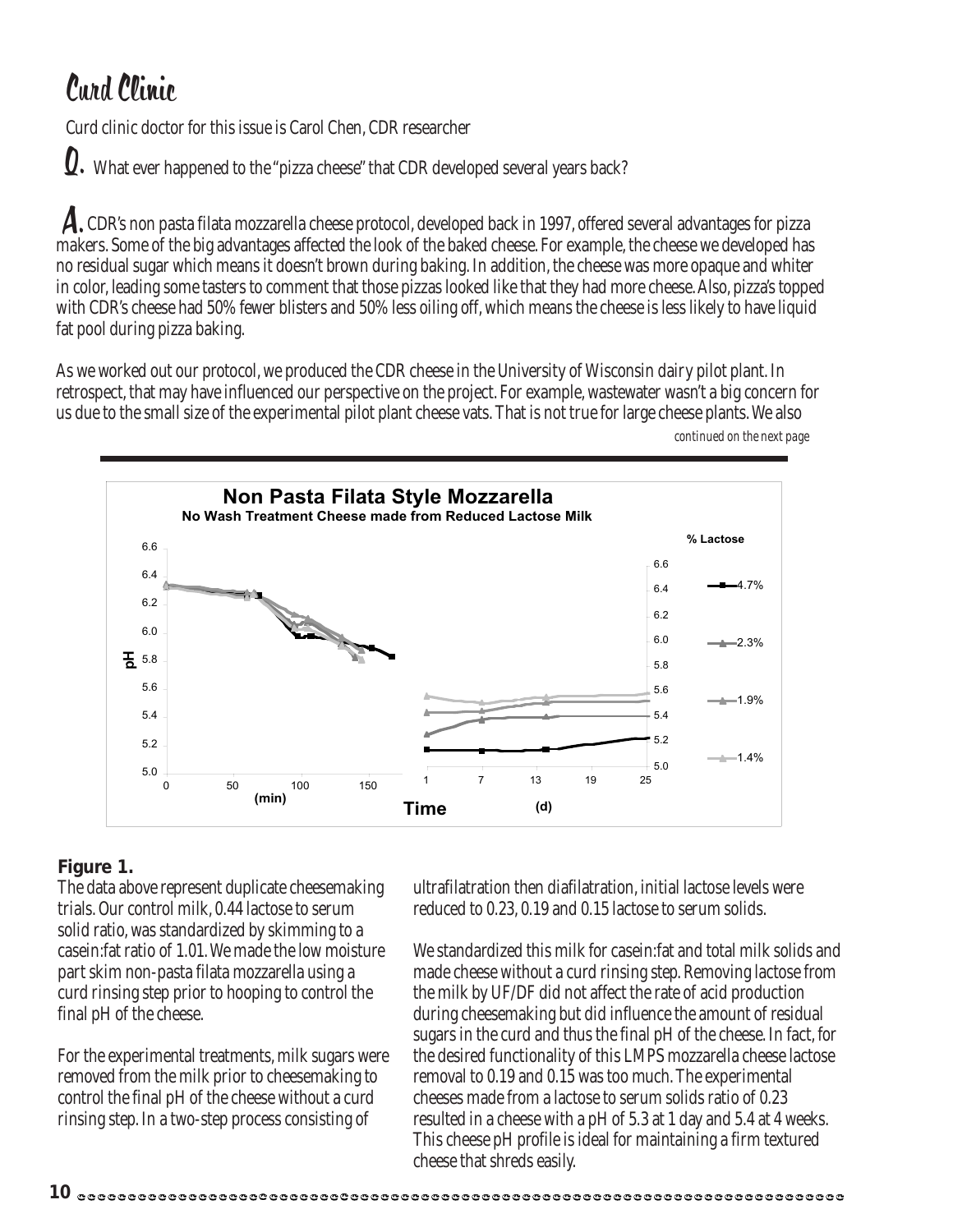have the luxury of time and the limit of making a series of small vats of cheese. In the real world, scaling up the process increased the waste water, and lengthened the time it took to make a vat of the cheese.

We knew how our process worked, and the science behind the concept. Essentially, we were controlling the pH development in our pizza cheese by removing residual sugar. So, we went back to the drawing board and came up with another method to accomplish this goal. Unfortunately for smaller plants, it does involve a rather large capital investment for ultrafiltration equipment. We turned to ultrafiltration and diafiltration (UF and DF ) of the cheese milk, which removes most of the sugar and some soluble minerals, for our improved method. (See Figure 1.)

Removing lactose from the milk does not affect the rate of acid production during cheesemaking but it does influence the final pH of the cheese. In the vat, there is an excess of lactose, so even when the percentage of lactose is reduced by 70%, the rate of acid production during cheesemaking is not affected. However, the initial milk lactose level did influence the final pH of the cheese. The lower the initial milk lactose content, the higher the final pH of the cheese. The pH profile of the cheese is one of the most important factors influencing cheese functionality. The experimental cheeses were made using UF/DF milk with a milk lactose content of 2.3%. The pH of this cheese ranged from 5.3 to 5.4 over time – an ideal pH profile for good functional mozzarella cheese.

This altered method of producing non pasta filata mozzarella does influence some of the functional charaterstics, depending on the age and moisture of the cheese.





Please help us keep our mailing list current! Simply phone, fax or e-mail the information requested below to:

> *The Dairy Pipeline* Center for Dairy Research 1605 Linden Dr. Madison, WI 53706 phone: 608/262-8015 fax: 608/262-1578

You can also choose to forgo a mailed copy and get on our e-mail subscription list which will remind you to read the Pipeline on the web. Sign up for this option on our website: www.cdr.wisc.edu

| Name                          |
|-------------------------------|
|                               |
|                               |
|                               |
| City                          |
| <b>State</b>                  |
| Zip                           |
| Country<br>(and mailing code) |

 $\Box$ CHANGE  $\Box$ ADD  $\Box$ REMOVE